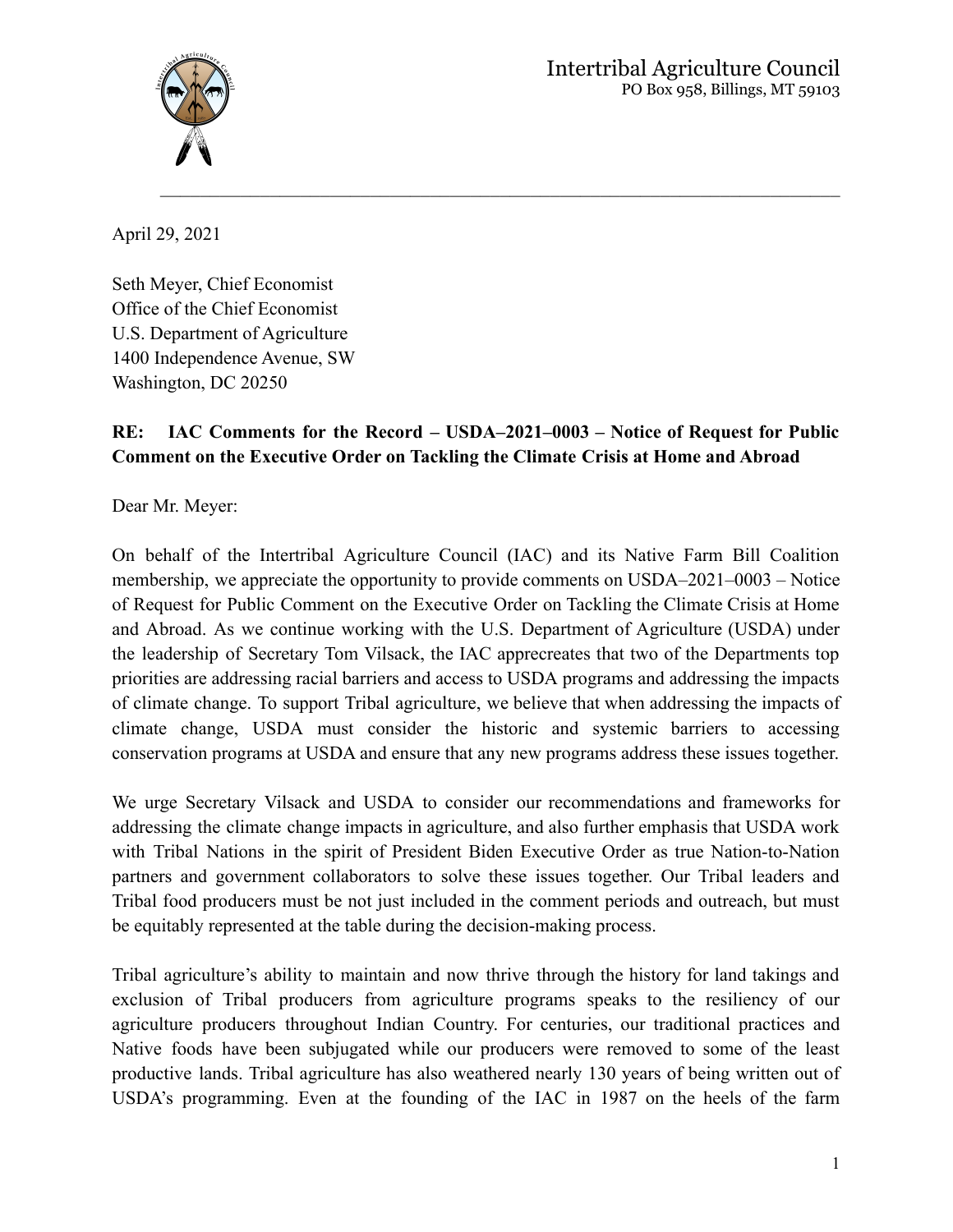financial crisis, when IAC leadership and Tribal leaders met with the Secretary of Agriculture in 1989, he told them they were in the wrong building, and pointed out his window to the Department of the Interior. Despite our country's entire agriculture and land grant systems being built on Tribal land takings and cessions, Native producers were not seen as stakeholders in the Department until the last several decades and they remain essential in the fight for a more healthy ecosystem, food system, and economy in Indian Country.

Our Tribal lands possess some of the most pristine, yet fragile environments remaining in this hemisphere and it is becoming more widely realized that the solutions to climate change that are being advocated for are as old as our civilizations and rooted in our inherently regenerative and traditional practices. Those same solutions, which will lead to feeding our own communities and our neighbors, also hold the path to regaining true Tribal self-determination and self-sufficiency. Simply put, Tribal agriculture practices, producers, and systems can hold the potential to support strong climate smart practices to address the current crisis we are facing, and at the same time provide for economic booms in mostly rural areas. Indian Country is already well positioned to make these a reality.

Tribal agriculture production and food systems are essential economic development and community drivers in Indian Country. According to the 2017 Census of Agriculture, nearly 80,000 tribal producers are operating on over 59 million acres of land and generating over \$3.5 billion in economic activity. Spurring economic growth that will contribute to the physical infrastructure necessary while providing the pathway to tribal self-determination, tribal food sovereignty, while empowering the first keepers of our ecosystems to yet again lead the way towards climate recovery through regenerative agriculture and soil health systems that sustain our peoples and lands. However, for these changes to be effective, they must also be self-sustaining and lead to growth.

To address these topics, USDA must look to not only add new climate change programming initiatives, but ensure that all its existing programs, especially those in conservation and credit, include support for regenerative agriculture and traditional practices, and actually empower producers to take these steps. USDA must implement climate changing solutions utilizing the existing streams of production income and programming access by producers each and everyday. Our 80,000 Tribal producers are at the front lines of fighting climate change while trying to feed our communities and make a living. We must ensure those currently tending to our resources, the very foundation of our food system, are fully represented in this effort. Further, climate change concerns must be intricately woven into the fabric of all of USDA's programming. Having standalone programs that do not integrate with the current programs our producers access will not address the heart of the climate change issue nor leverage the full weight and funding already at USDA's disposal.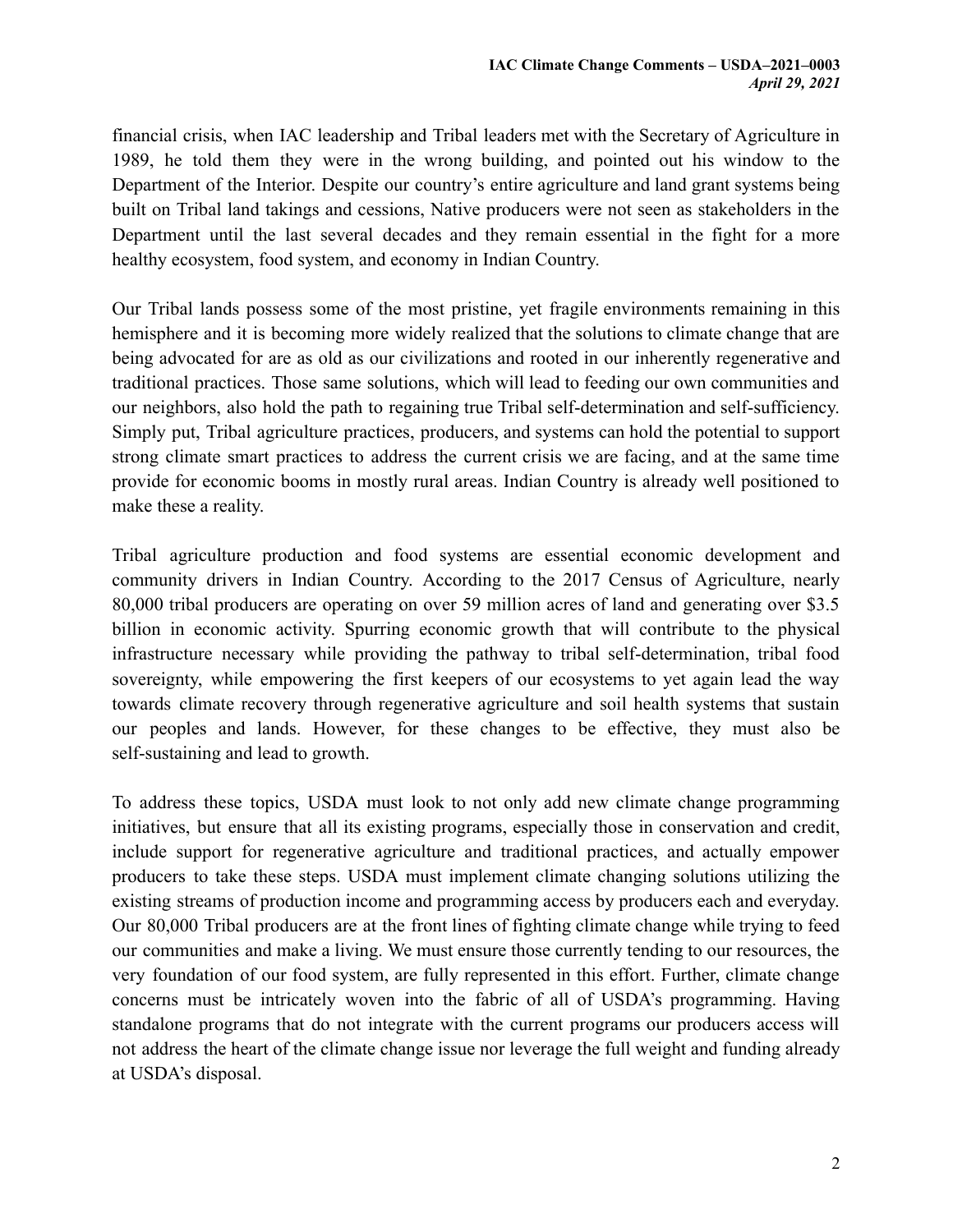In all of our outreach to Native producers, almost all of them would convert to regenerative agriculture and other soil health practices if they could, however the limits to USDA's programs in conservation and credit limit that ability, or provide a federal agency or private finance sector representative to have the final say in how each producer works their land.

For example, the extractive nature of agriculture capital systems seek to profit off the production and sees agriculture as just another avenue for monetized investments, instead of making investments in both our producers, their operations, and their lands. The extraction of capital from our food system forces even more extraction from our soil, and results in abstract or disjointed strategies dependent on outside forces and funding, such as long-promised carbon credits, or incentive payments. If we do not fundamentally change how USDA and the agricultural sector thinks and approaches ag credit, then we run the risk of having the same type of structures and extractive systems embedded into any new programs or funding availability.

We recommend that USDA liberate the existing production income to make producers economically whole, by shifting away from a borrowing and lending framework, to one of true investment and return on investment. The long term deployment of capital, and the economic capacity it creates, will empower producers to make those decisions with money not only in the best interest of their production, but in the best interests of the long-term land health. Long term, stable financial investments will equal long term investments in combating climate change. This is a practical economic solution ready for implementation.

Too often we think of addressing climate change as a separate issue that stands alone, but it must be a part of everything we do and everything USDA does. With the agriculture finance system by its definition providing funding to so many producers across the country, including a climate focus in agriculture finance can have one of the largest impacts and footprints on climate change.

Other important considerations for USDA are that soil health practices must be used as the metric for carbon sequestration and for USDA to appreciate that humans are a part of the system that needs regenerated. When looking to address climate change, we have to look at the entire system holistically and regeneratively. If we do not address everything as a whole, and only address this issue through a piecemeal policy approach, we will miss a unique, generational opportunity to truly make investments in the health of our lands and food systems.

Additionally, in the context of supporting Tribal agriculture on or near Tribal lands, USDA must thoroughly and consistently engage with the U.S. Department of the Interior (DOI), as lack of coordination between the two agencies has plagued the ability for deploying existing conservation practices and implements. To fully support healthy and productive agriculture lands, both DOI and USDA-Natural Resources Conservation Service (NRCS) must update their accepted conservation practices and processes. While most of the currently acceptable practices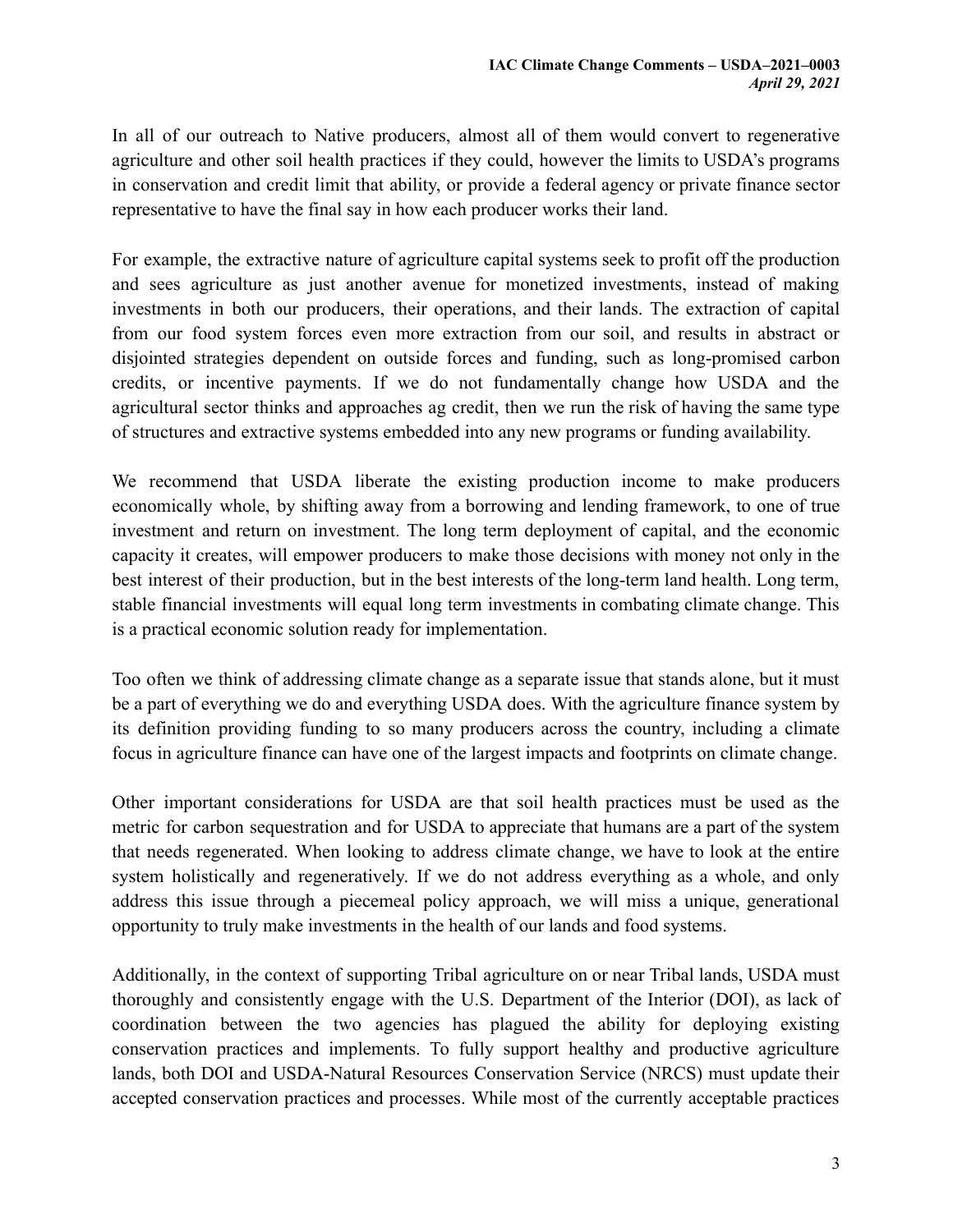support the deployment of the conservation practices, many of the enhancements no longer apply, limiting producers ability to adapt and modernize their conservation practices to fit their needs.

This cross-agency collaboration must also include USDA, working with DOI, to prioritize specific funding to assist Tribes (including technical assistance resources) to develop Agriculture Resource Management Plans (ARMP) under American Indian Agriculture Resources Management Act of 1993. Strong resource management planning and further development of Tribal agriculture leasing regulations are essential to supporting not only the success of Tribal agriculture systems, but also for deploying conservation practices and programs on Tribal lands.

Further, the USDA should be required to accept any conservation plan or forest management plan conducted pursuant to an approved ARMP, by the NRCS, or U.S. Forest Service as equivalent to any environmental assessment deemed necessary. Guidance should be issued that such practices and plans shall receive a categorical exclusion from NEPA requirements, because they, by their very definition, improve the environment.

Finally, in order to address these systemic, historical, and current barriers currently facing Indian Country agriculture through climate change programs, USDA must acknowledge Tribal Nations' sovereignty through upholding its Nation-to-Nation relationship and furthering its trust and treaty responsibilities to Indian Country, as called for in President Joe Biden's Memorandum on Tribal Consultation and Strengthening Nation-to- Nation Relationships. USDA and Tribal governments must move forward together, in a true governmental partnership, as the federal government best serves Indian Country: "when Tribal governments are empowered to lead their communities, and when Federal officials speak with and listen to Tribal leaders in formulating Federal policy that affects Tribal Nations."<sup>1</sup>

This approach not only includes additional, consistent Tribal consultation and outreach, but also timely engagement throughout all potential agency actions before USDA begins to take additional actions on climate change policies. Many of the proposed solutions at both the agency and even in Congress have not included much, if any, Tribal Nation input. Our sovereign Tribal governments and our First stewards of the land *cannot* be left in the same position we consistently are: having to adapt policies not written with Indian Country for Indian Country after the fact. Not having equitable inclusion and governmental equity in policy development not only leaves Indian Country out of the process, but puts us behind the curve again after being left

<sup>1</sup> President Biden, Memorandum on Tribal Consultation and Strengthening Nation-to-Nation Relationships, Jan. 26, 2021, available at:

https://www.whitehouse.gov/briefing-room/presidential-actions/2021/01/26/memorandum-on-tribal-consultation-an d-strengthening-nation-to- nation-relationships/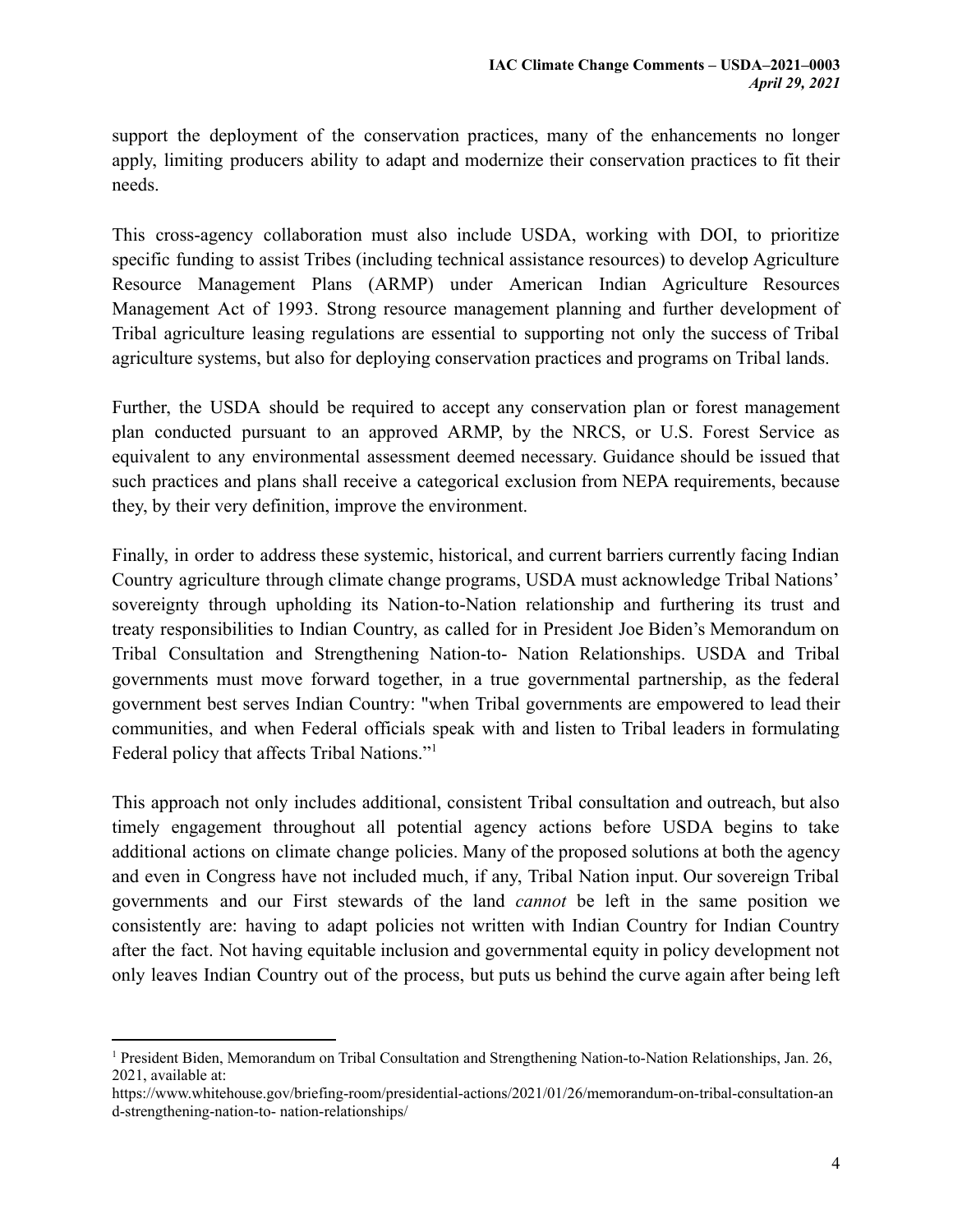out of USDA conservation programming for nearly 130 years. Tribal governments and Tribal producers must be leading these conversations, not merely be stakeholders.

Additionally, all of the climate change programs, including existing programs must have Tribal specific funding and set-asides to ensure access for Indian Country. We currently see that in the NRCS program funding provided to each state that oftentimes the funding for Tribal producers often does not make it to Indian Country or does not fully meet the need. Along with this, if funding is available through federal grants, matching requirements must be waived as they inherently prohibit many Tribes, organizations, and municipalities from accessing these resources. A potential solution is to reduce match requirements on federal programs and offer set asides in grant opportunities for Tribes and limited-resource communities.

In the context of further land management, especially on forestry management and fighting wildfires. Tribal forests provide revenues for many tribal governments and employment opportunities for Indian people and rural communities. The 2018 Farm Bill created the Tribal Forest Management Demonstration Project which authorizes USDA and DOI to enter into "638 contracts" on a demonstration basis, whereby a tribe or tribal organization may perform the administrative and management functions of programs implementing the Tribal Forest Protection Act.

To date, only one Tribal Nation has reached a formal agreement with the Forest Service on a 638 agreement under the 2018 Farm Bill authority. USDA's climate change policies must look to support greater Tribal participation in Tribal Forest Protection Act (TFPA) projects through the application of 638 contracting authority to TFPA projects on Forest Service or Bureau of Land Management (BLM) lands, and make these 638 authorities permanent and dedicate funding to TFPA 638 contracts. Healthy Tribally managed forest lands, sitting alongside federal forests which are also managed by Tribes, will help support forest health and reduce wildfire impacts, thus reducing the costs of fighting wildfires. Making these upfront investments in Tribal management will pay dividends down the road.

To ensure that these issues are addressed by USDA's actions on climate change in land management generally, USDA must commit to working with DOI on management of federal public lands through existing and new co-management opportunities to further, and support, the Nation-to-Nation partnerships and Tribal self-determination which builds on the existing 638 authority. Another important competent of this is to fully implement the Alternative Funding Arrangements provision from the 2018 Farm Bill to further self-governance-like opportunities in conservation programming at USDA-NRCS.